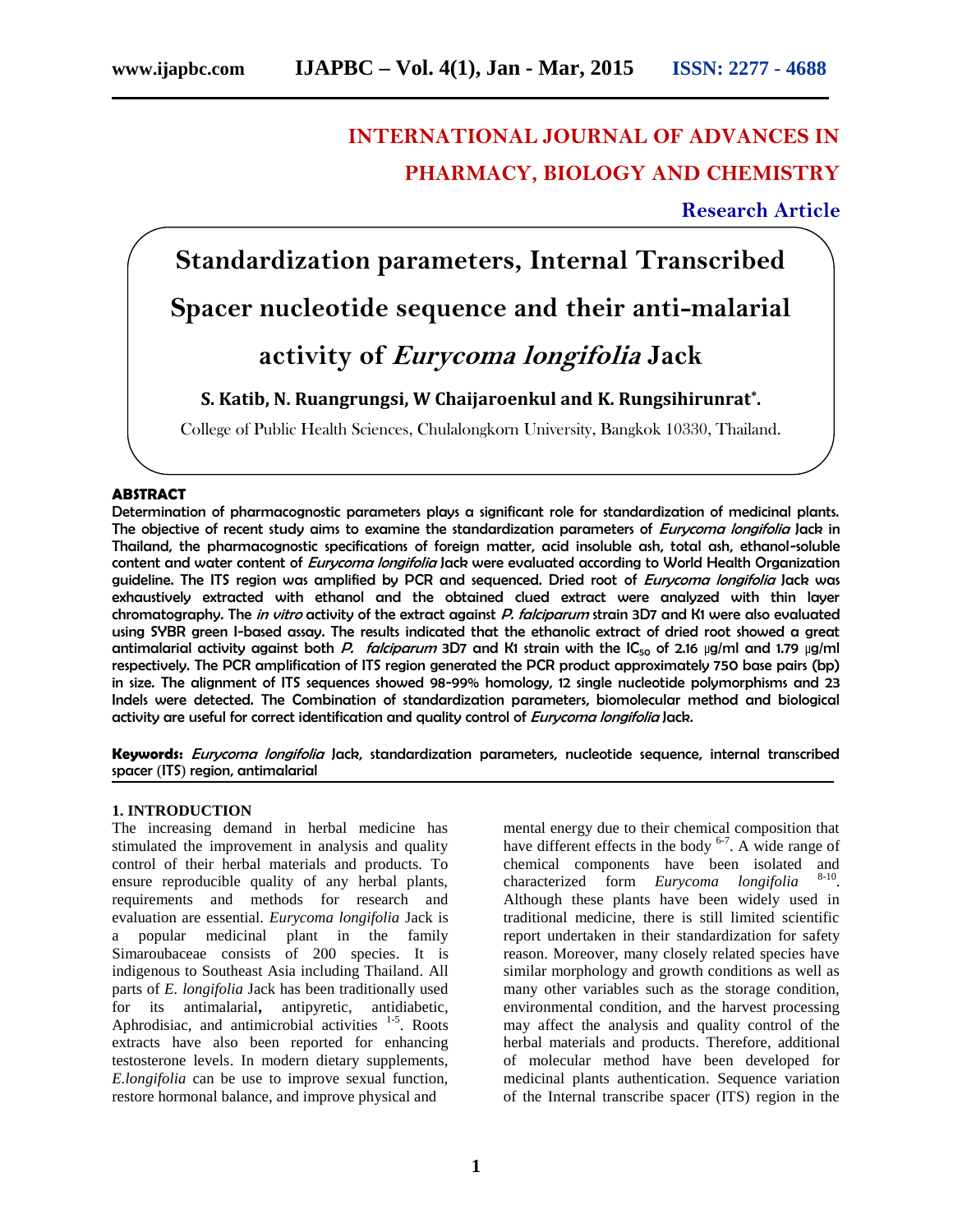nuclear DNA has been applied widely for identification in species level and can be further applied for investigation the adulteration of herbal drugs  $^{11}$ .

Standardization of dried root of *E. longifolia* Jack was carried out in the present study. Combination of several characteristics such as standardization, biological activity and DNA based analysis have been introduced in this study for correct identification and quality control of this Thai herbal plant. This study aims to examine the standardization parameters, ITS region sequence variation and their antimalarial activity of *Eurycoma longifolia* Jack in Thailand. The information from this study will provide data which is useful in the correct identification and authentication and may help in preventing its adulteration.

### **2. MATERIAL AND METHODS**

#### **2.1 Plants collection**

Whole plants of E. longifolia Jack were collected from several localities in Thailand. Plants were authenticated by botanical expert and comparing with the herbarium specimens at Forest Herbarium Thailand (BKF). All samples are deposited at College of Public Health Sciences, Chulalongkorn University.

#### **2.2 Standardization parameters**

Dried root of *E. longifolia* Jack were collected from 15 Thai traditional drug stores in 11 provinces in Thailand and evaluated according to World Health Organization (WHO) quality control method for medicinal plant materials  $12$ . The pharmacognostic specifications of foreign matter, acid insoluble ash, total ash, ethanol-soluble content and water content were determined and presented as mean  $\pm$  SD. Thin layer chromatography (TLC) of *E. longifolia* Jack roots ethanolic extract was also evaluated. The TLC chromatogram was captured by a digital scanner (Hewlett Packard Deskjet F2280).

#### **2.3 Antimalarial sensitivity assay**

Dried root of plant material was grounded to powder and exhaustively extracted with ethanol using Soxhlet apparatus. The extract was filtered through filter paper then concentrated and stored at -20<sup>o</sup>C. The *in vitro* activity of the extracts were evaluated against *P. falciparum* strain 3D7 (chloroquine sensitive) and K1 (chloroquine resistant) using SYBR green I-based assay  $^{13}$ . The extract was dissolved in 50% ethanol to give the concentration of 1 mg/ml and then diluted with complete media to obtain the concentration range 0-100 µg/ml. Dihydroartemisnin (DHA) was used as positive control. Fifty microlitre parasite suspension and 50 µl of different concentration of the

extracts were mixed together in 96 well plate and incubated at 37 $^{\circ}$ C under a gas mixture of 50% N<sub>2</sub>, 5%  $O_2$  and 5%  $CO_2$  for 2 days. One hundred microlitre of fluorescent haemolysis reagent (0.01% of fluorescent dye SYBR Green I in lysis buffer) was added to each well and incubated the plates in the dark for 1 hours. Fluorescence intensity was determined at the excitation and emission wave lengths of 485 and 530 nm, respectively. Mean values were calculated from the triplicate results. The percent growth inhibition was calculated and the  $IC_{50}$  was determined from a log dose-response analysis using the CalcuSyn<sup>TM</sup> computer program.

#### **2.4 DNA extraction and amplification of ITS region**

Genomic DNA was individually extracted from the fresh young leaves of *E. longifolia* Jack using a modified CTAB technique  $14$ . The ITS region was amplified using a pair of universal primer ITS4 and ITS5<sup>15</sup>. Amplifications were carried out in 20 µl reaction mixture containing of 1x PCR buffer [100mM Tris-HCl (pH 8.8), 500mM KCl, 0.8% (v/v) Nonidet P40],  $2.5 \text{mM}$  MgCl<sub>2</sub> 0.1mM dNTPs, 0.1 $\mu$ M of each primer, 0.5 Unit of *Taq* polymerase (Fermentas) and 1 µl of DNA template. The PCR amplification reaction conditions were as following: an initial denaturation for 5 min at  $95^{\circ}$ C, 30 cycles of denaturation at 95 $^{\circ}$ C for 30 second, annealing at 55 $^{\circ}$ C for 30 second and extension at  $72^{\circ}$ C for 30 second, and then follow by a final 5 min extension at  $72^{\circ}$  C. The PCR products were evaluated by 1.5% agarose gel electrophoresis, stain with ethidium bromide and visualized under UV transilluminator. The amplified PCR products were then purified by PCR purification kit (QIAGEN) prior sequencing of both sense and antisense stand. ClustalW program was used to multiple aligned the sequence of the ITS region.

#### **3. RESULTS**

#### **3.1 Standardization parameters**

The pharmacognostic study of *E. longifolia* Jack was determined from 15 Thai traditional drug stores from 11 provinces of Thailand (**Table 1**) and TLC fingerprinting of ethanolic extract was showed in **Figure 1**.

### **3.2 Antimalarial activity**

The susceptibility of *P. falciparum* strain K1 and 3D7 to the ethanolic extract of *E. longifolia* Jack root was investigated *in vitro* based on SYBR Green I assay. The  $IC_{50}$  value (drug concentration that inhibits the parasite growth by 50%) was shown in **Table 2.** Dihydroartemisnin was used as positive control.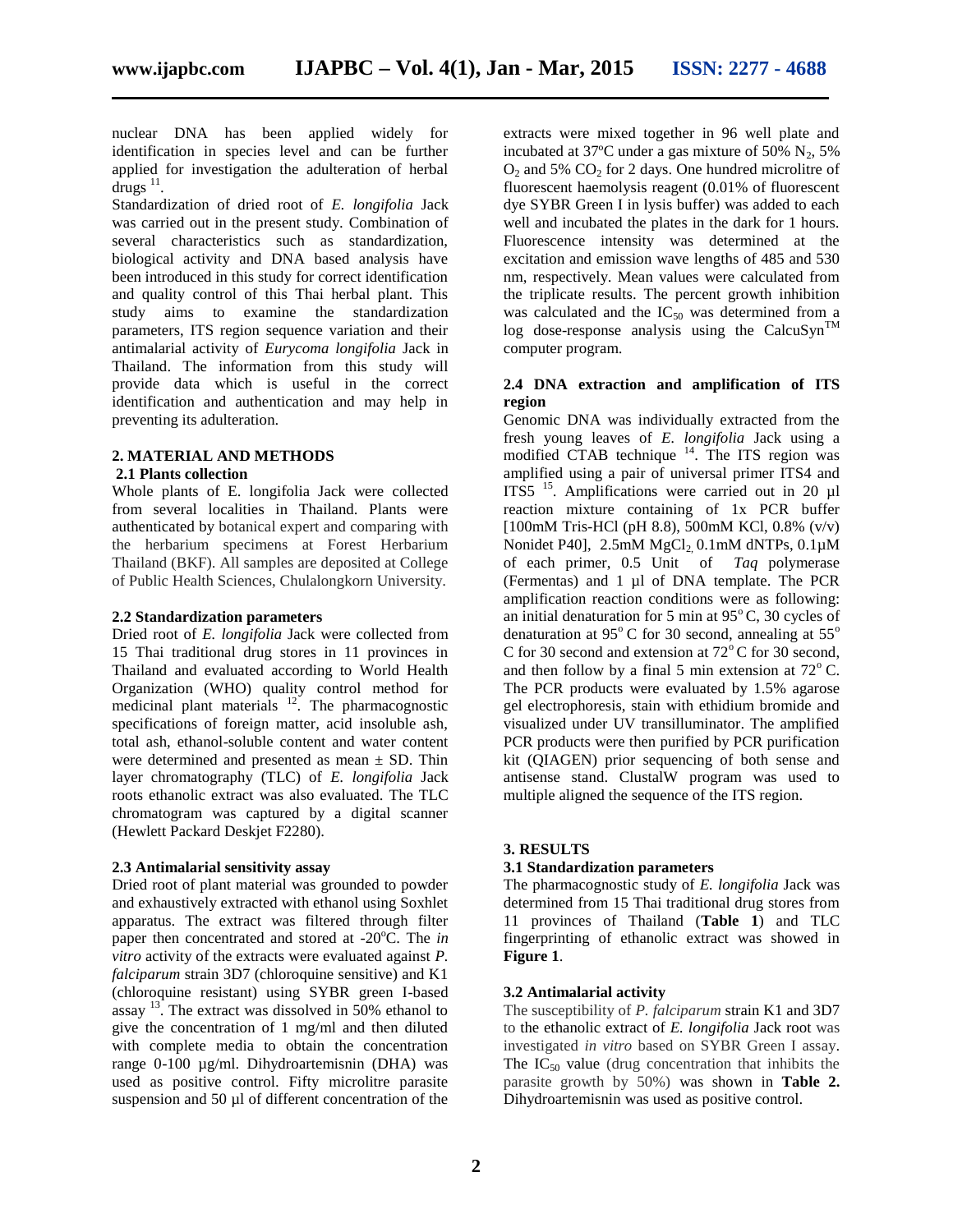| The pharmacognostic constant values determination in E. longifolia Jack                       | Table1             |                            |
|-----------------------------------------------------------------------------------------------|--------------------|----------------------------|
| Specification                                                                                 | $Mean \pm SD$      | Min - Max                  |
| Foreign matter                                                                                | $0.168 \pm 0.179$  | $0 - 0.705$                |
| Acid-insoluble ash                                                                            | $0.696 \pm 0.064$  | $0.503 - 0.889$            |
| Total ash                                                                                     | $1.973 \pm 0.039$  | $1.857 - 2.088$            |
| Ethanol-soluble extractive                                                                    | $1.733 \pm 0.178$  | 1.199 - 2.267              |
| Water-soluble extractive                                                                      | $4.888 \pm 0.376$  | $3.760 - 6.017$            |
| Loss on drying                                                                                | $7.515 \pm 0.252$  | $6.760 - 8.271$            |
| Volatile oil content                                                                          | $\boldsymbol{0}$   | $\boldsymbol{0}$           |
| Water content                                                                                 | $13.352 \pm 0.839$ | 10.836 - 15.869            |
|                                                                                               |                    |                            |
|                                                                                               | Table 2            |                            |
| IC <sub>50</sub> of Eurycoma longifolia Jack extracts against P. falciparum strain 3D7 and K1 |                    |                            |
|                                                                                               | 3D7                | $IC_{50} (\mu g/ml)$<br>K1 |
|                                                                                               |                    |                            |
|                                                                                               | 2.16               | 1.79                       |
|                                                                                               | 1.97               | 1.46                       |
| hRf<br>100<br>$75 -$<br>50<br>25<br>0                                                         | I<br>П<br>Ш        |                            |
| E. longifolia Jack root ethanolic extracts<br>Dihydroartemisnin                               |                    |                            |
|                                                                                               | <b>Figure 1</b>    |                            |

**Table1**

| Table 2                                                                                       |  |
|-----------------------------------------------------------------------------------------------|--|
| $IC_{50}$ of <i>Eurycoma longifolia</i> Jack extracts against P. falciparum strain 3D7 and K1 |  |

|                                            | $IC_{50} (\mu g/ml)$ |      |
|--------------------------------------------|----------------------|------|
|                                            | 3D7                  |      |
| E. longifolia Jack root ethanolic extracts | 2.16                 | 1.79 |
| Dihydroartemisnin                          | . 97                 | . 46 |



**Figure 1 TLC fingerprinting of ethanolic extract from dried root of** *E. longifolia* **Jack using solvent system; chloroform: methanol = 9:1** Panel I: Detection under UV light (366 nm), Panel II: Detection under UV light (254 nm), and Panel III: Detection with Anisaldehyde.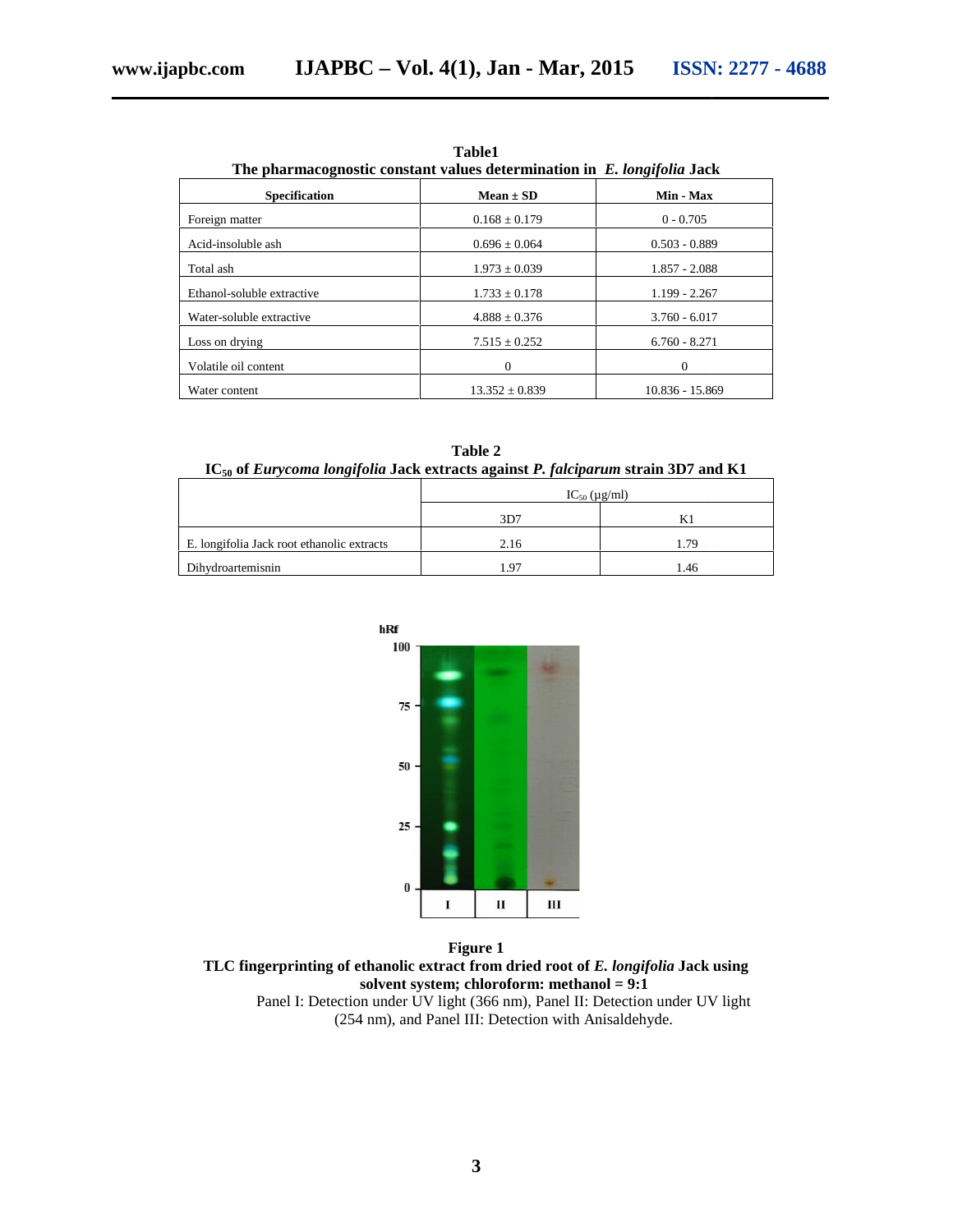| EL-NK   | CGTA-CAAGGTT-CCGTAGGGGA---CTGC-GGGAGGA-CATTGTCGAAACCTGCCCAGC 53                                 |  |
|---------|-------------------------------------------------------------------------------------------------|--|
| $EL-AB$ | CGTAACAAGGTTTCCGTAGGTGAA-CCTGC-GGAAGGATCATTGTCGAAACCTGCCCAGC 58                                 |  |
| $EL-PB$ | CGTAACAAGGTTTCCGTAGGTGAAACCTGCAGGAAGGATCATTGTCGAAACCTGCCCAGC 60                                 |  |
| EL-NK   | AGAACGACCCGCGAACGAGTGATGAAAACCGG-AGTGGTGGGGCGTGCGGGTGTCGCTCG 112                                |  |
| EL-AB   | AGAACGACCCGCGAACGAGTGATGAAAACCGG-AGTGGTGGGGCGTGCGGGTGTCGCTCG 117                                |  |
| $EL-PB$ | AGAACGACCCGCGAACGAGTGATGAAAACCGGCAGTGGTGGGCGTGCGGGTGTCGCTCG 120                                 |  |
| EL-NK   | CTCGCGTCTCCCTCCTCGCTGCTGGTGGGAGGGCCCCGTCCGCGGGACCCTGCCCCGGG 172                                 |  |
| $EL-AB$ | CTCGCGTCTCCCTCCTCGCTGCCTGGTGGAGGGCCCCGTCCGCGGACCCTGCCCCGGG 177                                  |  |
| $EL-PB$ | CTCGCGTCTCCCTCCTCGCTGCCTGGTGGAGGGCCCCGTCCGCGGACCCTGCCCCGGG 180                                  |  |
| $EL-NK$ |                                                                                                 |  |
| EL-AB   |                                                                                                 |  |
| $EL-PB$ |                                                                                                 |  |
| $EL-NK$ | CGCCGCCCCGGACACGGTGTGCGCGGGGTGCTGCCTTCTTTTAAATAAGTCTATAACG 292                                  |  |
| EL-AB   | CGCCGCCCCGGACACGGTGTGCGCGGGGTGCTGCCTTCTTTTAAATAAGTCTATAACG 297                                  |  |
| $EL-PB$ | CGCCGCCCCGGACACGGTGTGCGCGGGGGTGCTGCCTTCTTTCAAATAAAGTCTATAACG 300                                |  |
| $EL-NK$ | ACTCTCGGCAATGGATATCTCGGCTCTCGCATCGATGAAGAACGTAGCGAAATGCGATAC 352                                |  |
| EL-AB   | ACTCTCGGCAATGGATATCTCGGCTCTCGCATCGATGAAGAACGTAGCGAAATGCGATAC 357                                |  |
| $EL-PB$ | ACTCTCGGCAATGGATATCTCGGCTCTCGCATCGATGAAGAACGTAGCGAAATGCGATAC 360                                |  |
| EL-NK   | TTGGTGTGAATTGCAGAATCCCGTGAACCATCGAGTCTTTGAACGCAAGTTGCGCCCCAA 412                                |  |
| $EL-AB$ | TTGGTGTGAATTGCAGAATCCCGTGAACCATCGAGTCTTTGAACGCAAGTTGCGCCCCAA 417                                |  |
| EL-PB   | TTGGTGTGAATTGCAGAATCCCGTGAACCATCGAGTCTTTGAACGCAAGTTGCGCCCCAA 420                                |  |
| $EL-NK$ | GCCGTTAGGCCGAGGCACGTCTGCCTGGGTGTCACGCATCGTCGCCCCCCCTCCTCCTC 472                                 |  |
| $EL-AB$ | GCCGTTAGGCCGAGGCACGTCTGCCTGGGTGTCACGCATCGTCGCCCCCCCTCCTCCTC 477                                 |  |
| $EL-PB$ | GCCGTTAGGCCGAGGGCACGTCTGCCTGGGTGTCACGCATCGTCGCCCCCCCTCCTCCTC 480                                |  |
| EL-NK   | GCCTCCCACCCGAGGCGAGCCGGAGCCGCGGGCGGATACTGGCCTCCCGTGCGCTCCCC 532                                 |  |
| EL-AB   | GCCTCCCACCCGAGGCGAGCCGGAGCCGCGGGCGGATACTGGCCTCCCGTGCGCTCCCC 537                                 |  |
| $EL-PB$ | GCCTCCCACCCGAGGCGCGCCGGAGCCGCGGGGCGGATACTGGCCTCCCGTGCGCTCCCC 540<br>$\star$                     |  |
| EL-NK   | GCTCGCGGTTGGCCCAAATTCGAGTCCTCGGCGGCGGTCGCCGCGACGATCGGTGGCGAA 592                                |  |
| EL-AB   | GCTCGCGGTTGGCCCAAATTCGAGTCCTCGGCGGCGGTCGCCGCGACGATCGGTGGCGAA 597                                |  |
| $EL-PB$ | GCTCGCGGTTGGCCCAAATTCGAGTCCTCGGCGGCGGTCGCCGCGACGATCGGTGGCGAA 600                                |  |
| EL-NK   | ATTTTCTTTCATCGAGTTCCCGTCGCGAGCGCCCGCCCCCGGAACGGGGCTCCTCGGAC 652                                 |  |
| EL-AB   | ATTTTCTTTCATCGAGTTCCCGTCGCGGAGCGCCCCCCCGGAACGGGGGCTCCTCGGAC 657                                 |  |
| $EL-PB$ | AATTTCTTTCATCGAGTTCCCGTCGCGGGCGCCCCCCCCGGAACGTGGGCTCCTCGGAC 660<br>$\ast$<br>$\star$<br>$\star$ |  |
| EL-NK   | CCTGATGCGCCGTTTT-CTTCGGCG-TTCGCCTT-GCGACCCCAGG--TCAGGGCGGGAT 707                                |  |
| EL-AB   | CCTGATGCGCCGTTTT-CTTCGGCG-TTCGCCTT-GCGACCCCAGG--TCAGG-CGGGAT 711                                |  |
| $EL-PB$ | CCTGATGCGCCGTTTTTCTTCGGCGGTTCGCCTTTGCGACCCCAGGGTTCAGGCCGGGAT 720                                |  |
| EL-NK   | TACCCG--CTGAGTTT--AAGCAT-ATC--AATAAGGG--GGAGGAA 744                                             |  |
| EL-AB   | TACCCG--CTGAGTTT--AAGCAT-ATC--AATAAGCC--GGAGGAA 749                                             |  |
| $EL-PB$ | TACCCCCCCTGAGTTTTTAAGCATTATTCGGATAAGGCCGGGATGGA 767<br>$+ +$<br>$\star$<br>÷<br>$\star$         |  |
|         |                                                                                                 |  |

**Figure 2 The ITS nucleotide sequence of** *E. longifolia* **Jack. (Gray box indicated indels,\* indicated SNP**)

#### **3.3 Variation of ITS region**

An approximately 750 base pair in size of PCR product was obtained from the ITS region amplification from 3 location (EL-NK, EL-AB, and EL-PB). Analysis of sequence alignment of *E. longifolia* Jack showed 98-99% sequence homology (**Figure 2**). There are 12 single nucleotide polymorphisms (SNPs) and 23 Indel**s.**

#### **4. DISCUSSION AND CONCLUSION**

Medicinal plants have been long history used for treatment of various diseases. Correct identification and quality control of the starting material is essential for herbal preparation. However, the major problem of employing medicinal plant for traditional usages is the lack of adequate supporting scientific information on their safety, quality and efficacy. Standardization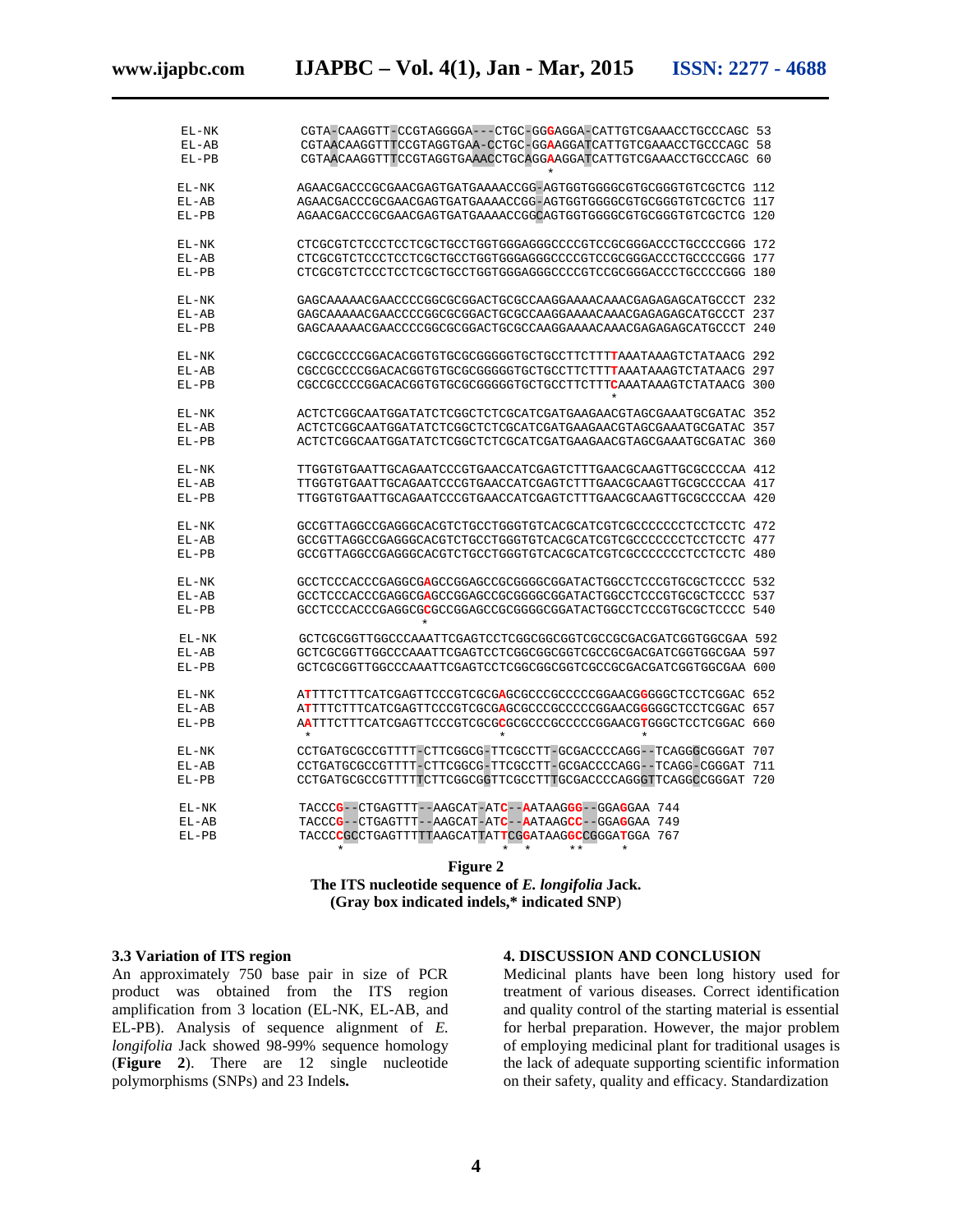is a system to ensure the safety and quality of medicinal product. Determination of pharmacognostic parameters such as determination of ash residues, extractive values, and water content plays a significant role for standardization of medicinal plants. Based on the method recommended by World Health Organization, physicochemical parameters of 15 *E. longifolia* Jack were evaluated as present in Table 1. The water content value was  $13.352 \pm 0.839$ , the less value of water content could prevent the medicinal plant from microorganism growth through storage <sup>16</sup>. The ash value used to find out quality and purity of medicinal plant. The total ash and acid insoluble ash value were  $1.973 \pm 0.039$  and  $0.696 \pm 0.064$  respectively. The solubility value of *E. longifolia* Jack in water extraction is higher (4.888  $\pm$  0.376) when compared with ethanolic extraction  $(1.733 \pm 0.178)$ . The extractive values can be estimate the solubility of the chemical constituents in the particular solvent. According to the results, ethanolic extracted of *E. longifolia* Jack showed active antimalarial activity both 3D7 and K1 with the  $IC_{50}$  of 2.16  $\mu$ g/ml and 1.79 µg/ml respectively, suggesting that this medicinal plant has a potential to be an antimalarial agent when compare to dihydroartemisnin, a standard antimalarial drug. Previous study indicated that extraction of *E. longifolia* showed antimalarial activity against multidrug resistant strain of Plasmodium falciparum under in vitro conditions<sup>17-18</sup>. *E. longifolia* root extracts inhibited six *P. falciparum* isolates at  $1.25 - 5.00$  ug/ml  $^{19}$ . However, studies on antimalarial activities of *E. longifolia in vivo* are still limited. Therefore, additional of DNA technologies have been applied for medicinal plant authentication and combinations of various methods have been employed for herbal drug technology development. Identifying of specific regions in the DNA can be used for different level of authentication <sup>20</sup> as the genetic composition is unique for each species and is not affected by physical and environmental factors. Further study should be performing for investigation sequence variation in this plant for more information and developing the genetic marker for species identification of their substitution and adulterants materials.

In conclusion, combination of various methods such as standardization, biological activity, and DNA based method is an effective tool for determination the identity of this herbal plants; *E. longifolia* Jack.

#### **5. ACKNOWLEDGEMENTS**

This work was scholarly supported by the scholarships for the Ph.D. programme, Mae Fah Luang University. The  $90<sup>th</sup>$  Anniversary of

Chulalongkorn University Fund (Ratchadaphiseksomphot Endowment Fund) and The Herbal Remedies and Alternative Medicine of Special Task Force for Activating Research (STAR) under 100 Years of Chulalongkorn University Fund. The authors would like to thanks College of Public Health Sciences, for facilities support.

#### **6. REFERENCES**

- 1. Bhat R, Karim AA, Tongkat Ali (Eurycoma longifolia Jack): A review on its ethnobotany and pharmacological importance. Fitoterapia, 2010; 81(7): 669- 679.
- 2. Rashid M, Sachin K, Bahar A, Medicinal uses of Eurycoma longifolia: a review. The Pharma Research, 2009; 2(1): 70-78.
- 3. Varghese CP, Ambrose C, Jin SC, Lim YJ, Keisaban T, Antioxidant and antiinflammatory activity of Eurycoma longifolia Jack, A traditional medicinal plant in Malaysia. International Journal of Pharmaceutical Sciences and Nanotechnology, 2013; 5(4): 1875-1878.
- 4. Kuo PC, Damu AG, Lee KH, Wu TS, Cytotoxic and antimalarial constituents from the roots of Eurycoma longifolia. Bioorg Med Chem, 2004; 12(3): 537-44.
- 5. Kumar1MR, Kavitha K, Dhanaraj SA, Traditional uses and potential health benefits of Eurycoma longifolia available in Malaysian region – a review. International Journal of Pharmaceutical Research and Development, 2014; 6(4): 130-137.
- 6. Malviya M, Jain S, Guota VB, Vyas S, Recent studies on aphrodisiac herbs for the management of male sexual dysfunction-a review. Acta Pol Pharm, 2011; 68(1): 3-8.
- 7. Zanoli P, Zavatti M, Montanari C, Baraldi M, Influence of Eurycoma longifolia on the coplatory activity of sexually sluggish and important male rats. J Ethnopharmacol, 2009; 126(2): 308-313.
- 8. Bedir E, Abou-Gazar H, Ngwendson JN, Khan IA, Eurycomaoside: a new quassinoidtype glycoside from the roots of Eurycoma longifolia. Chem Pharm Bull (Tokyo), 2003; 51(11): 1301–1303.
- 9. Kuo PC, Shi LS, Damu AG, Su CR, Huang CH, Ke CH, Wu JB, Lin AJ, Bastow KF, Lee KH, Wu TS, Cytotoxic and antimalarial carboline alkaloids from the roots of Eurycoma longifolia. J Nat Prod, 2003; 66(10):1324–1327.